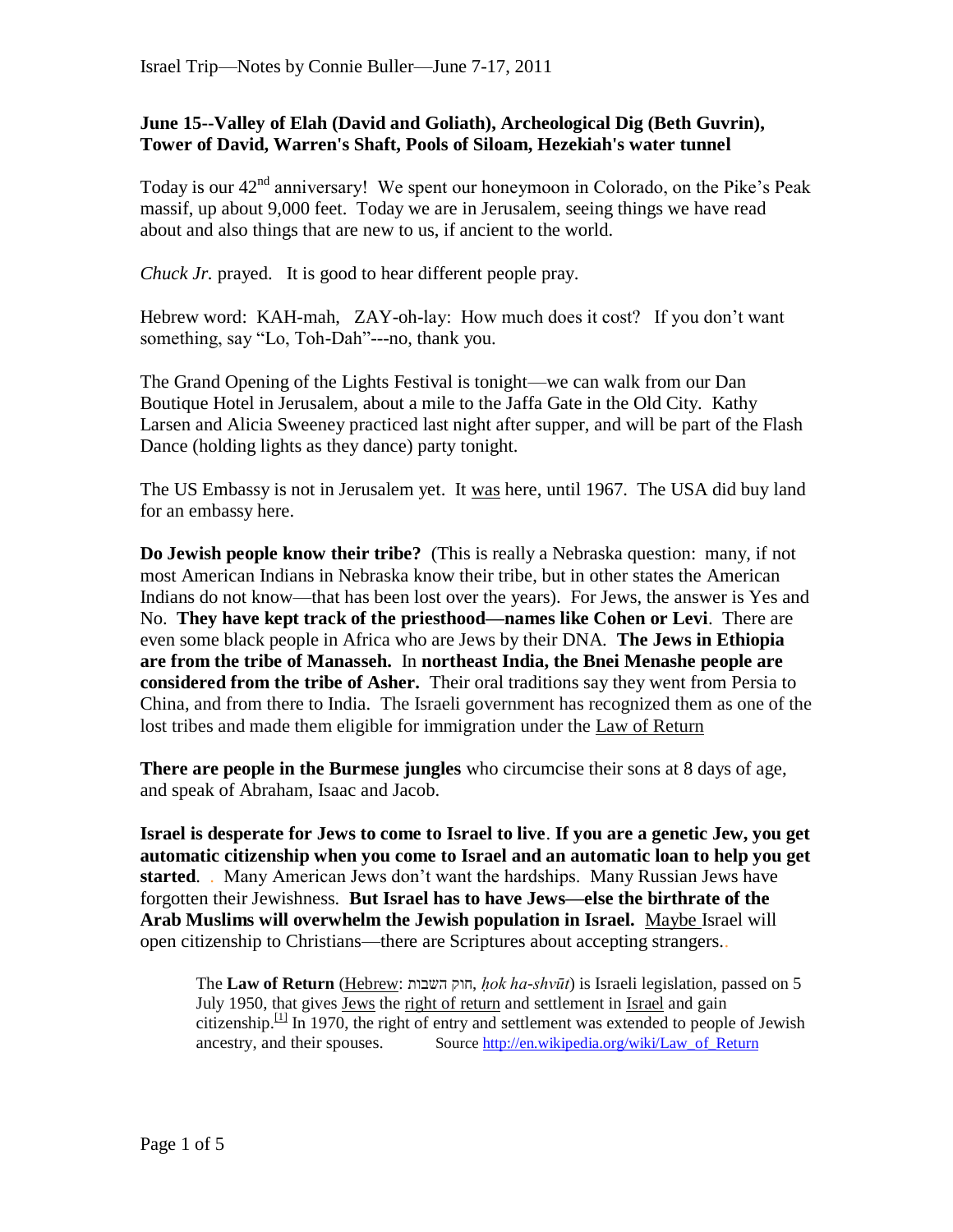We saw **Bethlehem** off in the distance. **Bethlehem used to be 80% Christians**—but now they have left, with most going to Chile and Argentina. The Shepherds' fields are the eastern fields below us. The **mountains of Moab** are dimly seen in the east—today is a very clear day—usually you cannot see them for the haze. Ruth and Naomi came from Moab to Bethlehem. The word Bethlehem means House of Wheat. Rachel is buried in Bethlehem. The Nisan olive woods are in Bethlehem—though now the Christian family that has owned this factory come to Jerusalem to sell their goods because **Bethlehem is in Palestinian hands.** 

We couldn"t go through Bethlehem, but we did go on tunnels under Bethlehem.

Hebrew had been forgotten, except for reading Scripture. A man called Eleazar Ben yehudah, who lived 150 years ago, *insisted* that everyone in his group actually speak Hebrew. He was convinced that if Jews would speak Hebrew, particularly in Jerusalem, that it would unite the Jews. He and his followers made up new words as needed.

We passed narrow-terraced hills by Bethlehem.

In 1967, Israel offered to give back any land except Jerusalem to Jordan and to Syria. They refused, saying "what was taken in blood will be reclaimed in rivers of blood". Then in 1977, the Israeli settlements began again. Borders around **Gaza** were sealed, except for medical treatment. In the Bible, we read of the road to Gaza: the **Ethiopian Eunuch** was on this road, reading Scripture, when Philip was miraculously brought to meet him. **Samson carried the gates of Gaza**. The Tribe of **Dan** left the lowlands given them by God to go up north.

The **Philistines** came from Crete and the Aegean Sea. The Philistines tried to conquer Egypt in the days of Ramses III (1182-1152 BC) and nearly beat Egypt because there was no Egyptian navy. The Philistines had **iron chariots.** Pharaoh offered Canaan to the Philistines so they could be gate-keepers. "Goliath" was the name of a social position—a class of warrior. Achish is the name of a king or a ruler. **I Samuel 5, 6 tells** of a time the **Ark of the Covenant was with the Philistines** in Ashdod—and did them absolutely no good. (That"s quite a story by the way—their idol Dagon came out rather poorly two days in a row, and changed the way the worshippers of Dagon entered their temple thereafter).

Ronny said many battles have been lost when the winners returned to loot the bodies.

David recruited Philistines to be his bodyguards.

Incidentally, Palestine  $\neq$  Philistine. The cultures were different.

Finally we arrived at place where David fought Goliath—because of clues in Scripture they are pretty sure this is the place. It is now a field, off to our right. The brook is dried up in summer. We walked out to the field, and it was very hard to think of ancient battles being here—just like when I looked out at Gettysburg in the USA, or over some of the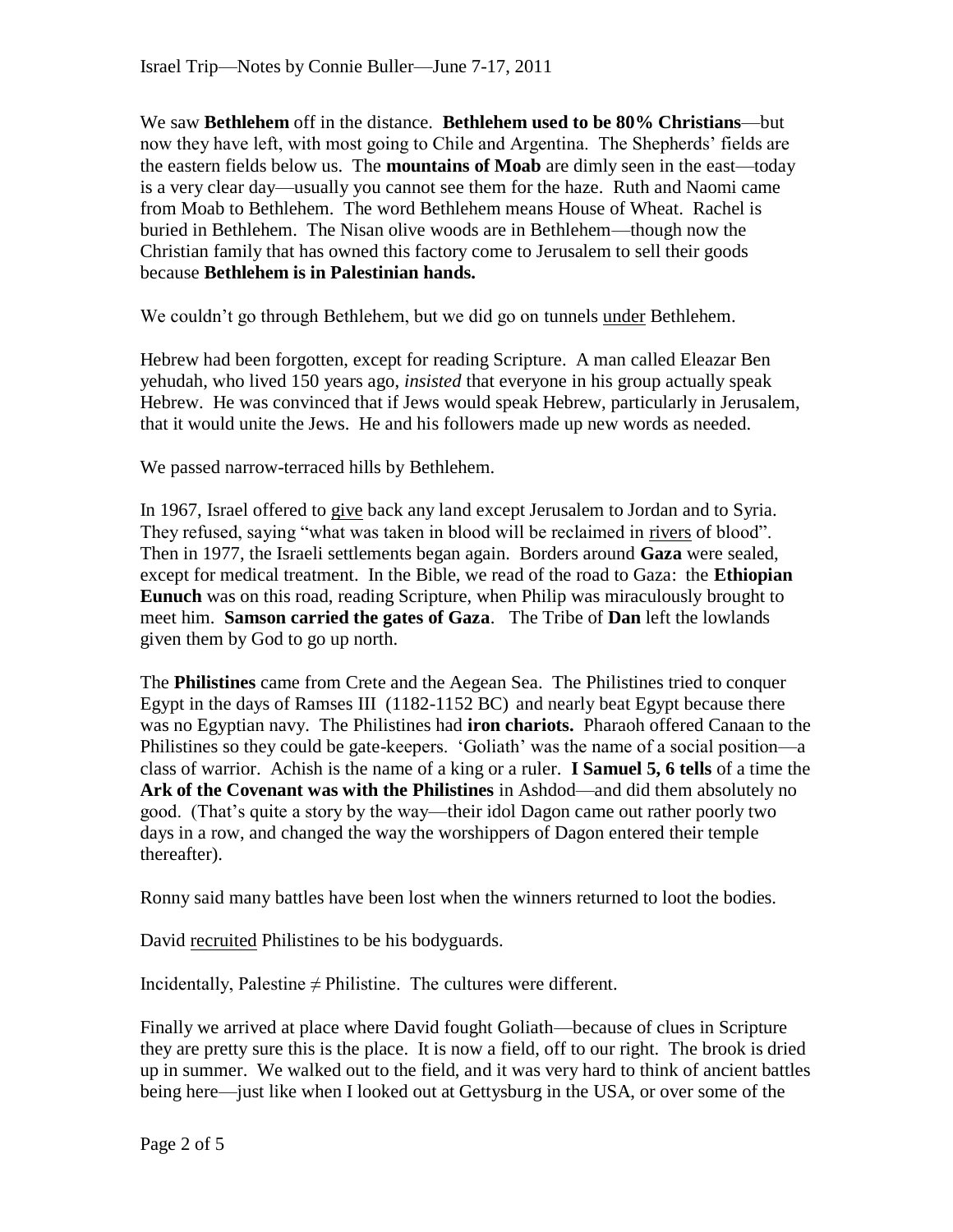old Civil War battlefields in the USA. We smelled the hot dust, and walked by the field of melons or squash, and saw the different flowering weeds. Ronny said he didn"t know the name of a round purple flower in English, but it is Bar-ZEEN in Hebrew. That was fine by me—I was pretty impressed that he knew as much about farming and plants as he did. He told a story of slingshots when he was young in the Israeli military, and his group were in charge of keeping the peace. Every day the little Palestinian kids would throw rocks, or dirty diapers, or other trash at the soldiers. After careful study, one Ethiopian man in Ronny"s group figured out that the rules of engagement, which prohibited many weapons, had neglected to list slingshots. Now back home in Ethiopia, this man had used slingshots many a time to protect his sheep. So he built a slingshot. Next day, sure enough, the pesky little Palestinian boy was there, throwing things. So the Ethiopian pulled out his slingshot—and missed the boy. Ronny didn"t say if the boy quit throwing things after that.

## **Beth Guvrin—Maresha**: the **archeological dig**

We are going to do archeology for 2-3 hours. It is voluntary, and I kept a smile on my face, but inside I was not looking forward to several hours bending over, working in the hot dusty Israeli landscape. I cheered right up when I saw that we were going down into a cave! Apparently this Maresha is a place of caves. Like so many other places, the area has been built in layers.

Our archeologist leader, Missy, illustrated the layers by placing ball caps, one on top of the other, on Alicia Sweeney. Missy came from the USA, but I think is now an Israeli citizen—she certainly is a good teacher.

Our place, a cave named Lumpy, is part of a Philistine town about 2500 years ago. The people had stone houses on top of the caves, but when they knew they would be conquered, they broke up the walls and tipped the houses down into the caves. Lumpy was a cistern—you could tell by the plastered walls. Today we could just stoop to enter the cave—when they first started excavating it they had to crawl into it. It was cool in there, and Missy gave us black plastic buckets (one for "good" stuff like potsherds or animal bones, and the other for earth to be brought up to the top and sifted yet again). We had little pick-axes. They told us to work close to the walls of the cistern/cave. I found a few potsherds, and a squared-off stone that was part of one of the houses that had been tipped into the cave long ago. Then Chestnut Livermore found a little glass cylinder, about the size and shape of your little finger—Missy said it was part of a Roman perfume bottle. Before the town had been attacked, it had done trading with Rome. Then Steve found an "ear" of a jug—a little better than an ordinary potsherd! Then Bob Sweeney, who was digging next to us, said, "Oh oh, that sounded hollow! " Missy got the head archeologist to join him, and together they lifted out a complete, uncracked, 2500 year old "juglet"—eared handles and all—about 15" high and about 7" in diameter. That didn"t go up to the surface in a black bucket!!! In fact, the archeologists took a picture of Bob and Libby Sweeney with their find, and posted it on their website. **[Photos of Archaeological Seminars -](http://www.facebook.com/media/set/?set=o.252283676821) Dig for a Day** By **Jay Rad** · 4 of 36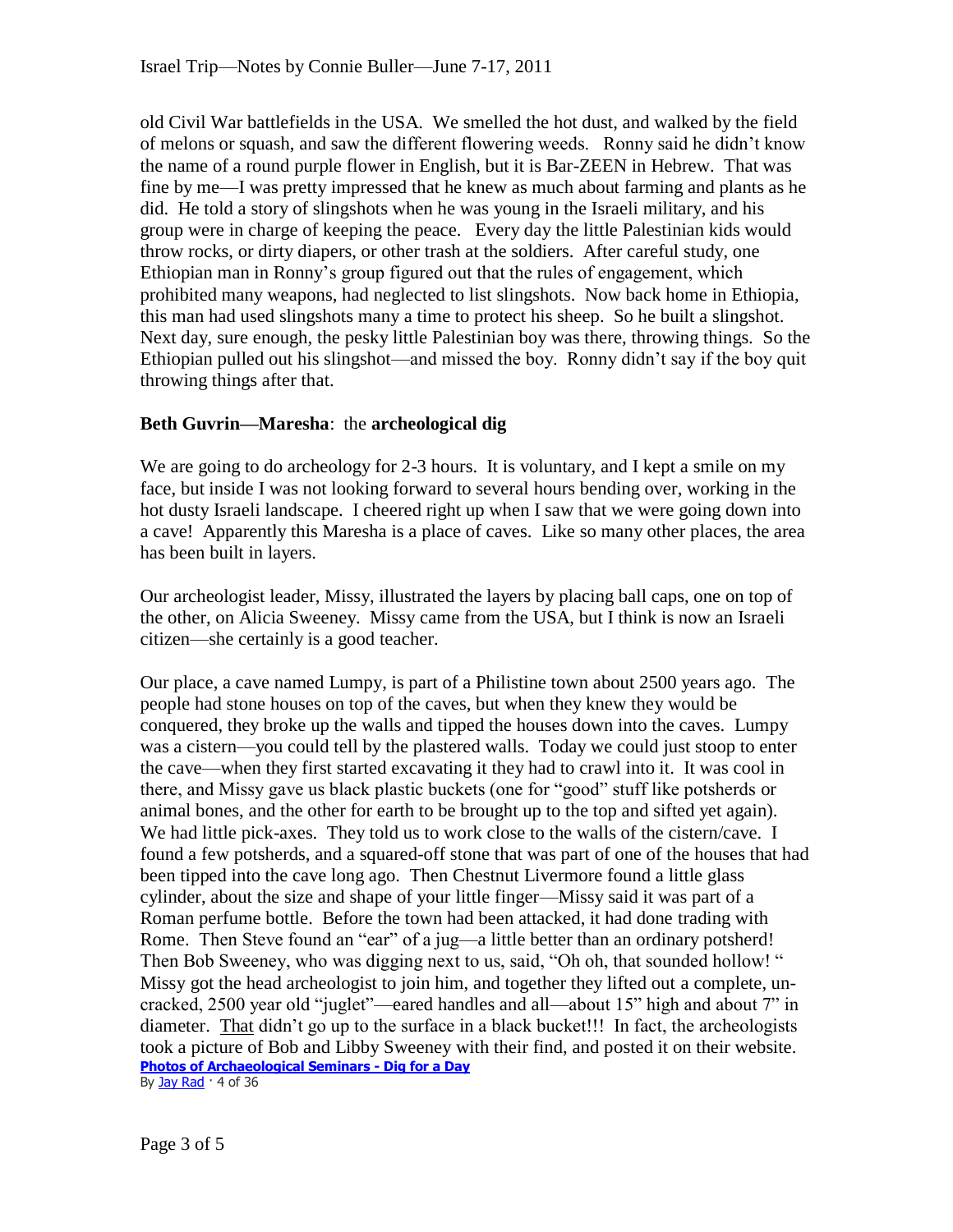Then we schlepped all the buckets up to the surface, and under a tent the archeologists gave us wire mesh to jiggle the "junk dirt" through. We watched for little pieces of charcoal and animal bones—both to help for dating, and also to see what diet people had. We also found some little shards that way. Later people would wash and assemble the found shards, like a big 3-D jigsaw puzzle.

There are 5000 caves in this area. After this we were invited to go into Cave 85, just to look around. There are cave systems, with interconnecting caves. **These caves were lit by candles, and you had to go down some holes, feet first,** and watch your step when you got through. We saw a **lot of little holes carved into the rock** walls of these caves, and they looked very familiar to me, but I couldn"t think what or where I had seen things like this. They were pigeon nests, or dove cotes. **I remember seeing the pigeon loft up in the horse barn at Grandpa's place—but those dove cotes were high up**. **These were right at floor level**—but then the archeologist said the true cave floor was 20-25 feet below—and that made sense. The people raised doves to sell for sacrifices at the Temple, and used the droppings for fertilizer on their gardens, and ate the pigeons too, just like we did (well, no selling for sacrifice). It was a lot of fun to see all this.

## **Just before we left, we were invited to take some sherds that could not be matched, and also given a thank-you archeology certificate.**

Today, drugs and drinking are major problems in Israel, but they don"t have gangs—yet.

Israel does have capital punishment, but they only used it ONCE, back in 1962, when the 56-year old Adolf Eichmann, of Holocaust horror, was executed. Eichmann had fled to Argentina, but had been extradited to Israel.

**Ashdod** is the place (I Samuel 5, 6) where the Ark was captured by the Philistines, and their god Dagon fell on his face—twice. They sent the Ark back to the Hebrews at **Bet Shemesh** during harvest time (late April to mid-June). Today we are essentially following the route the Ark was taken. **Later, after David conquered Jerusalem, David took the Ark to Jerusalem.** 

In 1948 there was major war in Israel. Jordanians had blockaded the Jews. In an attempt to bring food and water to people in Jerusalem, the Israeli army did load people into trucks and move them out of their homes. Ronny expressed sorrow over this part of history. We saw old 1948 Israeli army trucks left alongside the road, as a remembrance of these days. As we went back into Jerusalem, we listened to Jewish songs, and again the Holy City song.

Today in Jerusalem they are building nuclear bomb shelters, and the week after we leave, there is to be a mock nuclear drill. In Jerusalem we saw the David"s Harp bridge, a gift of the Netherlands to Israel.